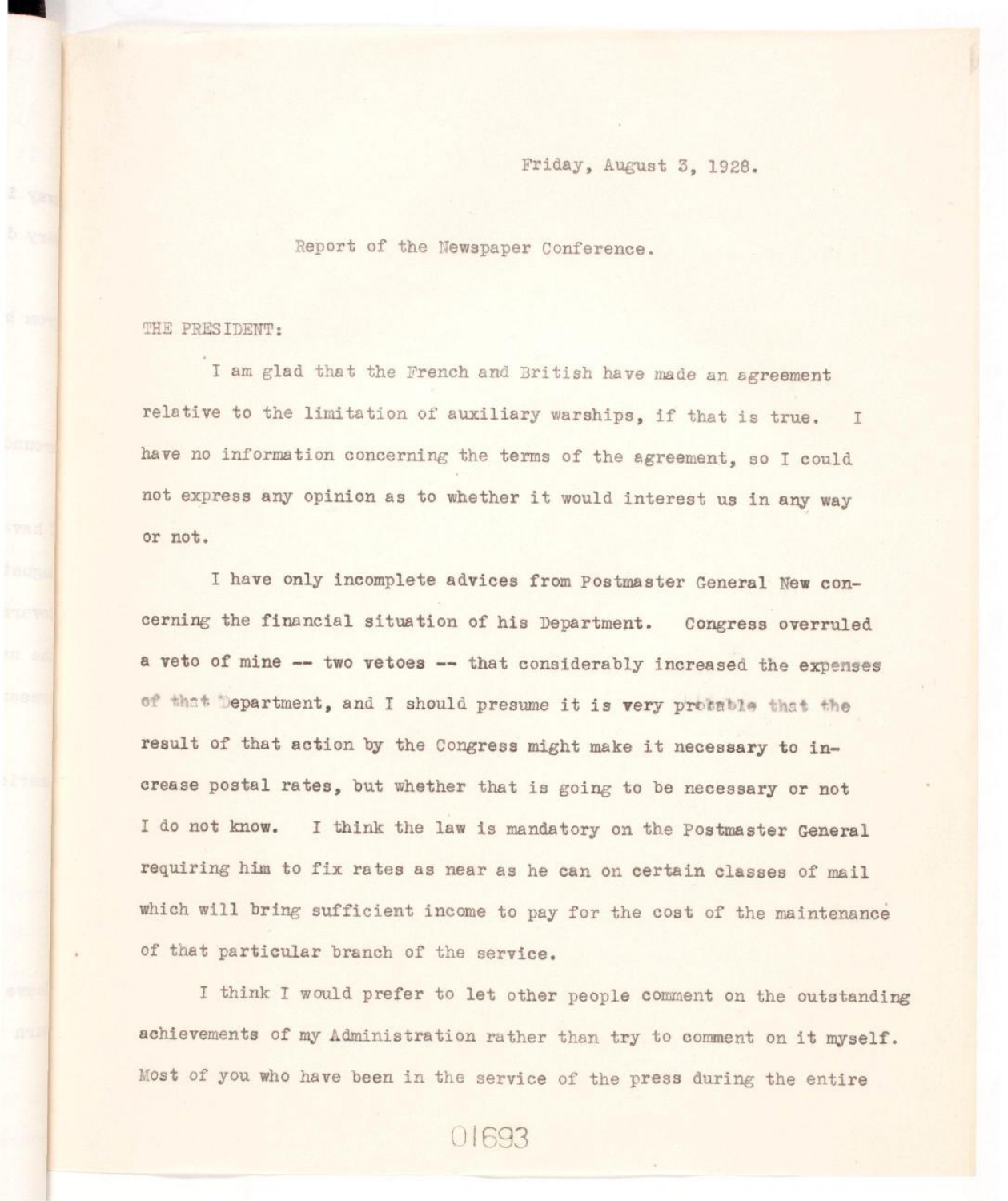time that I have been President  $-$  some of you in Washington  $-$  you know what the record of my Administration is perhaps more intimately than I do myself.

I have thought of trying to go to the Apostle Islands but I do not know whether I can make that trip or not. It is quite doubtful.

As I have said a great many times before, my position relative to farm legislation has been set out in all of my messages to Congress and in several of my speeches and in one or two statements given to the press.

Is there anything else this morning, Mr. Sanders, that might be of interest to the conference?

MR. SANDERS: I do not know of anything, Mr. President.

THE PRESIDENT: I had a very delightful trip yesterday. I was much interested to see the beginnings of so much of the iron and steel industry of the United States. I suppose that that represents some of the most successful scientific mining operations that there are in the world. I was particularly impressed with what one of the officials told me about the development of the steam-shovel that has come about through the experience that they have there. That is the headquarters for all of the improvements in the use of the steamshovel in the world. Any manufacturer that wants to get any points on the development and improve-

 $\overline{c}$ 

01694